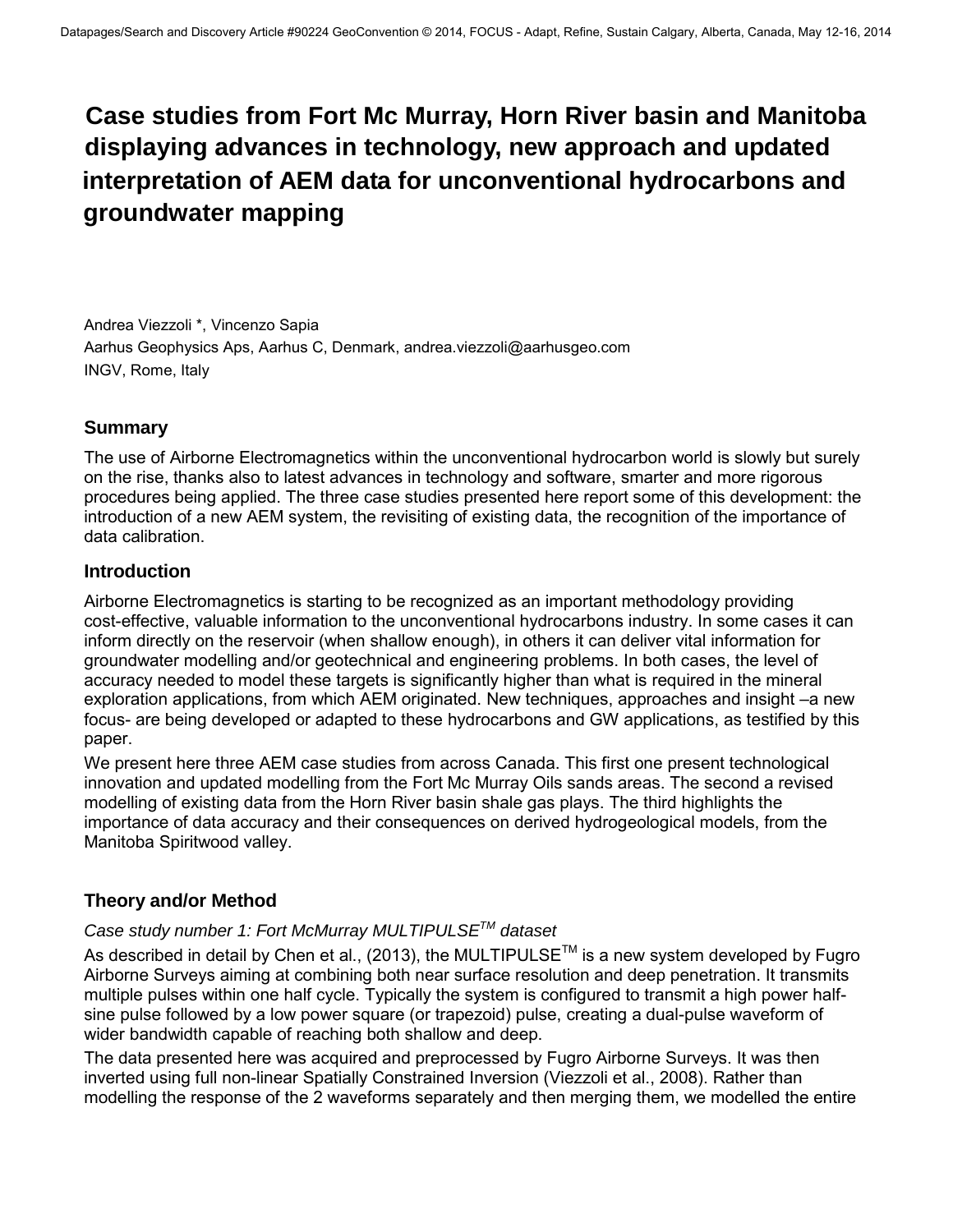Multipulse at once. This increases sensitivity and accuracy of the final results. The fact that we could fit the same resistivity model to both pulses at the same time proves that they are mutually well calibrated.

#### *Case study number 2: Horn River basin SkyTEM dataset.*

SkyTEM (Sorensen and Auken, 2004) is a dual moment system, combining near surface and deeper penetration. Originally developed for groundwater mapping, it has been successfully applied for this application in many projects around the world.

The data presented here had been originally acquired and processed by SkyTEM Aps, applying automated data editing and imaging techniques (Christensen, 2003).

We deploy the procedures and protocols for AEM data processing and inversions that were purposely designed for -and are enforced in- groundwater mapping in Denmark. The data was therefore reprocessed and modelled from scratch. The workflow applied entails

- a) automated and manual editing of the raw navigation (e.g., altimeters, tilt meters) and EM data to remove artifacts that might arise from cultural features (coupling with metallic structures) or natural ones (e.g., canopy effects, surface water surfaces)
- b) automated and manual assessment of noise and bias levels, to improve signal to noise ratio without smearing results, and to avoid artifacts in the models
- c) if needed, application of calibration factors to the EM data
- d) full non linear inversion (Viezzoli et al., 2008) of the EM data, based on exact (1D) solution, both multi (smooth) and few (blocky) layered
- e) strong integration with GIS to evaluate inversion results, and refine step a).

#### *Case study number 3: Manitoba VTEM dataset.*

In order to improve the shallow imaging capability of the VTEM helicopter EM system, obtaining more accurate early-time data, a full waveform system was developed (Legault et al. 2012). During the fall 2011 it was tested over the Spiritwood Valley area. In particular, VTEM survey parallel 2 seismic profiles, one of which was also overlapped by an electrical tomography profile. Preliminary SCI inversion (Viezzoli et al., 2008) showed margin for improvement in the rendering of the shallowest layers. It was found that the description of the waveform used was not accurate. The modelling was therefore revisited redefining the waveform description of the VTEM data using the ERT as a reference model (Sapia et al., 2013). After this, a 3D voxel model of the VTEM survey data was realized and presented in this paper. At the same time, we present a 3D voxel model obtained with the original VTEM waveform in order to illustrate how the voxel models would have differed in terms of derived hydro\geological interpretation.

## **Examples**

*Case study number 1: Fort McMurray MULTIPULSETM dataset* 

The test was carried out at Fort McMurray, Alberta, where previous AEM surveys were flown by Fugro, providing data for comparison. The survey area is composed of mainly layers of sand and gravel, till and silty till near surface overlying the more-conductive Clearwater shales, as per Figure 1.

We present results from two lines. The first one (Figure 2) shows the comparison between the MULTIPULSE<sup>™</sup> SCI results and the RESOLVE<sup>™</sup> conductivity depth images (CDI). RESOLVE<sup>™</sup> is well know for its ability to resolve the near surface , and hence provides a good benchmark for assessing the improvement provided by the MULTIPULSE™. The near surface is resolved by the MULTIPULSE<sup>™</sup> with plenty of details, similar to those obtained by RESOLVE<sup>™</sup> All the main formations are clearly rendered.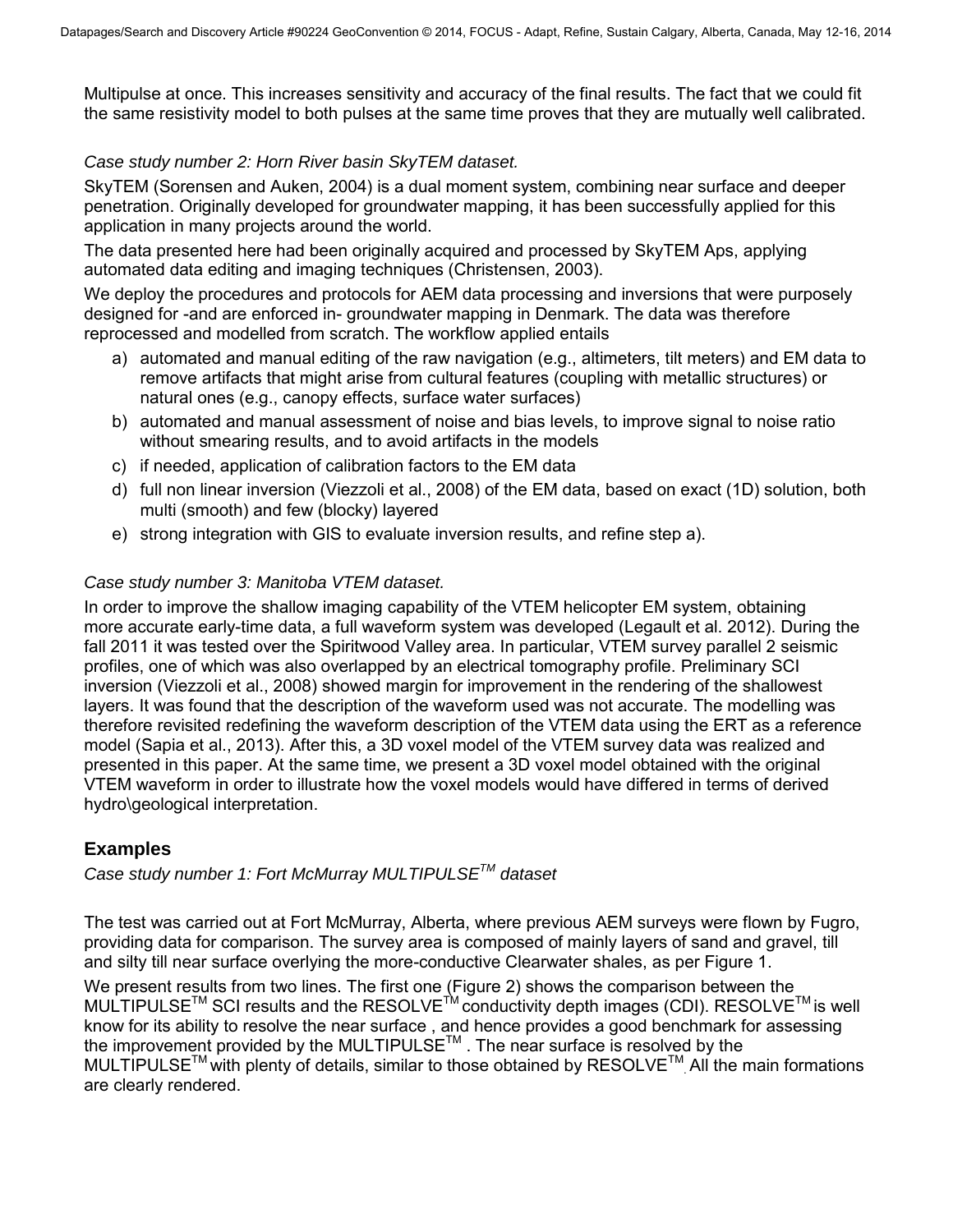

*Figure 1. Conceptual geological model for the area. Readapted with permission from Chen et al., (2013)* 



*Figure 2. MULTIPULSETM SCI (top) versus RESOLVETM (bottom) CDI sections over coincident flight lines, Fort Mc Murray Oil sands area. Adapted with permission from Chen et al. (2013)* 



*Figure 3. MULTIPULSETM SCI resistivity section, for another line of data. Notice the deep, well defined conductor within the Mc Murray formation (Oil sands), possibly saltwater seeped through underlying limestone. Adapted with permission from Chen et al. (2013)*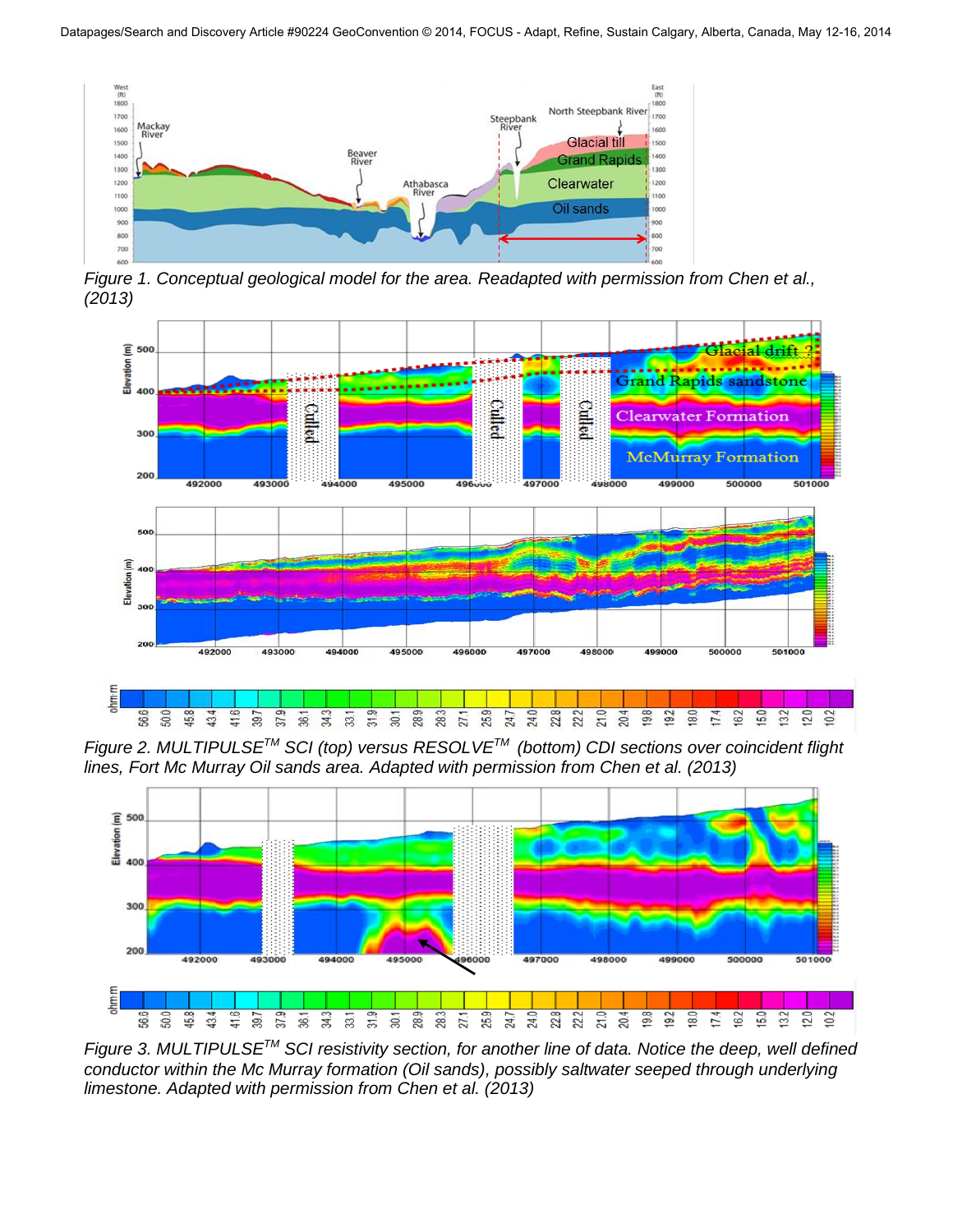In Figure 3, showing another line of the test survey, an interesting conductive feature is evident within the Oil sands. The feature is not due to cultural effects, and is confirmed also by other data. Potentially it could be caused by the saltwater seeped into the formation through the sinkholes in the underlying limestone. To this date, however, this tentative geological interpretation is not confirmed.

#### *Case study number 2: Horn River basin SkyTEM dataset.*

The results presented here are obtained re-processing and re-inverting a SkyTEM publicly available dataset, which had been acquired as part of a collaborative project aimed at undertaking baseline research on water resources in the Horn River Basin.

The simplified geological setting of the Horn River basin consists of a) Quaternary glacial deposits: thickness= 100-150 m (generally conductive) with b) Possible aquifers within buried glaciofluvial channels (sands and gravels): conductive response due to highly mineralized water (more than 5 g/l ?), c) Dunvegan sandstones-conglomerates: resistive lenses, d) Buckinghorse shales: conductive, e) Debolt/Rundle aquifer: limestones (too deep for AEM).

A tentative, comparison between the revised geophysical section and available schematic geological section (Petrel Roberson, 2010) is shown in Figure 4.

Notice the good resolution of the conductive aquifers, saturated by mineralized waters, at the bottom of the buried fluvio-glacial valleys (clearly imaged on plane by the resistivity slices in elevation), and the better definition of the Dunvegan aquifer, characterized by resistivity of 30-40 ohm-m.



Figure 4: Tentative comparison between geophysics and geological information present in the area (adapted from Petrel Robertson, 2010).

#### *Case study number 3: Manitoba VTEM dataset.*

A voxel approach allows a quantitative understanding of the hydrogeological setting of the area, and it can be further used to estimate the aquifers volumes (potential amount of groundwater resources) as well as hydrogeological flow model. The voxel discretization is 100  $\times$  100 m in the X–Y direction and 5 m in the Z direction. The 3-D modelling was carried out in two steps: first, 3D surfaces were previously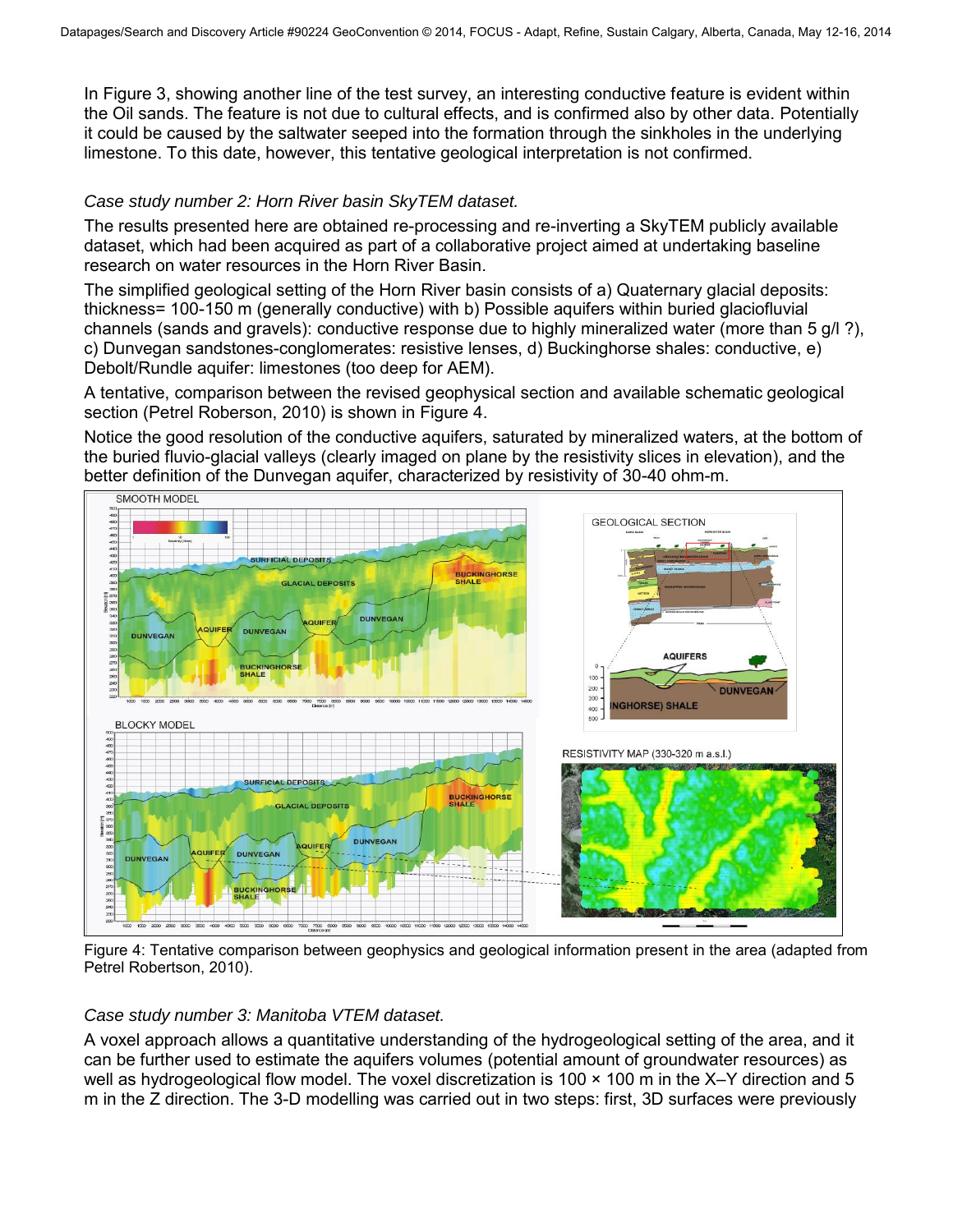interpreted and interpolated based on AEM (VTEM) resistivity grids and, subsequently, those surfaces were used to constrain the 3-D lithological model. Since different resistivity values are due to variations in filling materials (higher resistivity for coarse-grained materials and lower resistivity for finer-clayey ones), each lithology were interpreted based on picked resistivity values directly from the VTEM resistivity grids. Figure 5 reports the geological models derived from the original and the revisited VTEM waveform, over the same volume of the subsurface.



*Figure 5. Voxel based geological models derived from ERT-based revisited VTEM waveform (top) versus preliminary waveform (bottom). Different lithologies are rendered with different colors (e.g., sandy aquifers cyan, gravel aquifers orange, shale bedrock green, clay blue and purple).* 

The differences in the geological models are evident. The top model matches all available ancillary information (ERT, seismic, boreholes, priori geological knowledge- and the AEM data). The bottom version is inaccurate for many reasons, including a) artificial ubiquitous shallow clay cap cover that would prevent surficial recharge, shows, b) erroneous depth estimate of buried valleys, c) overestimation of aquifers porosity. Extraction or management of the GW resources based on this model would most likely bring unwelcomed consequences.

## **Conclusions**

Ongoing development within the AEM world is increasing the value, relevance and applicability of this methodology with the unconventional hydrocarbons applications. Improvements or revisiting of hardware, modelling, procedures deployed for the task and interpretation, they are all contributing towards this result.

## **Acknowledgements**

We would like to thank: a) CGG/Fugro Airborne Surveys for the permission to show the  $MULTIPULSE<sup>TM</sup>$  data, the support in the work and interpretation, b) Geoscience BC for the interest in the Horn River Basin work, and SkyTEM Aps for providing the raw data, c) Geotech for providing the Spiritwood data, the Canadian Geological Survey and GEUS for the cooperation in the interpretation.